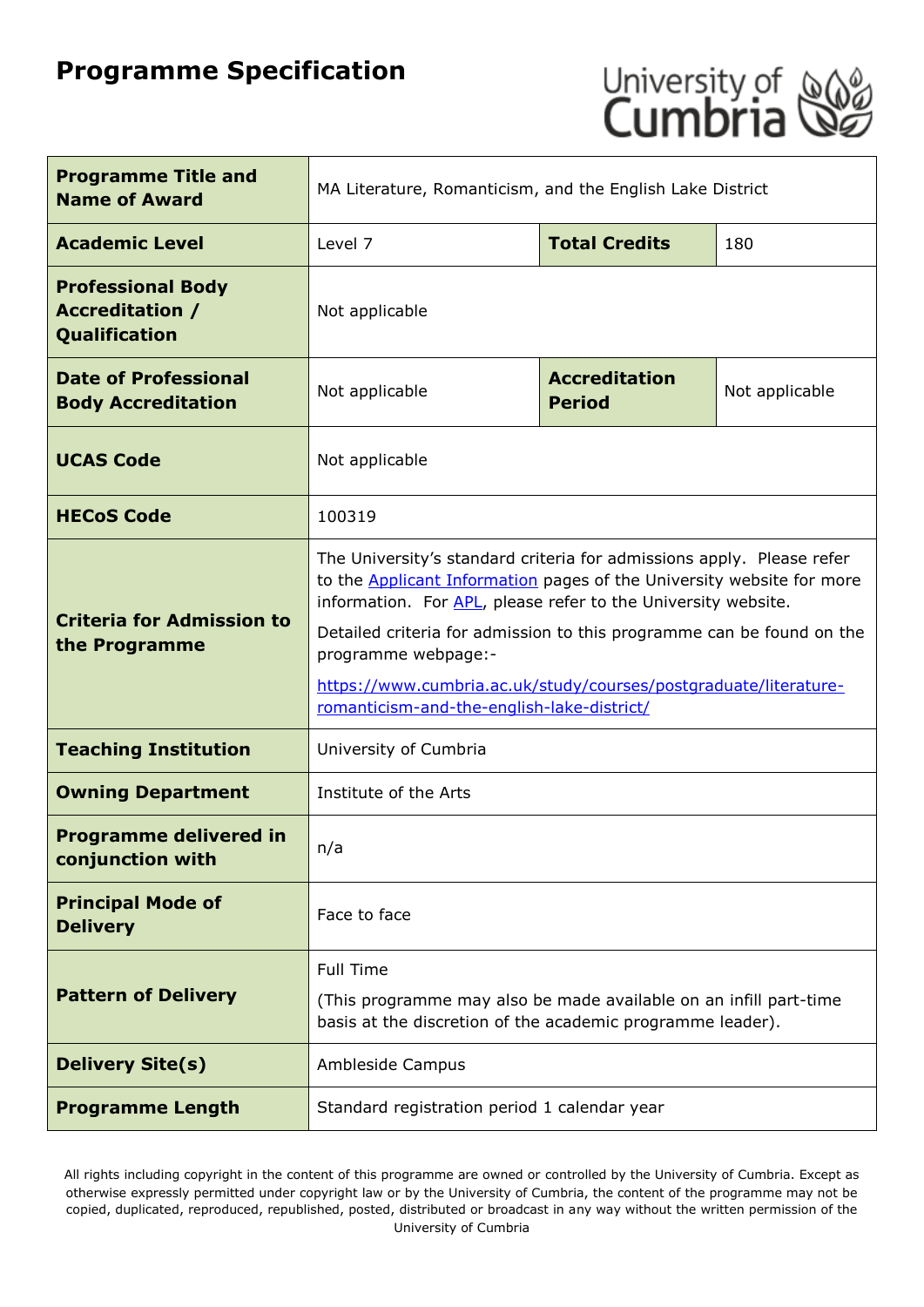|                                                                | Maximum registration period is 5 calendar years                                                                                   |  |
|----------------------------------------------------------------|-----------------------------------------------------------------------------------------------------------------------------------|--|
| <b>Higher Education</b><br><b>Achievement Report</b><br>(HEAR) | Upon successful completion of this programme, you may receive a<br>Diploma Supplement/Higher Education Achievement Report (HEAR). |  |
|                                                                | You may be awarded one of the following Exit Awards if you fail to<br>achieve the requirements of the full programme.             |  |
| <b>Exit Awards</b>                                             | PGCert Literature, Romanticism, and the English Lake District (60<br>credits)                                                     |  |
|                                                                | PGDip Literature, Romanticism, and the English Lake District (120)<br>credits)                                                    |  |
| <b>Period of Approval</b>                                      | From $1^{st}$ August 2019 to $31^{st}$ July 2025                                                                                  |  |

## **Cumbria Graduate Attributes**

Throughout your studies, you will be provided with the skills and knowledge relevant to the global workplace. All successful graduates of the University of Cumbria will be:

- Enquiring and open to change
- Self-reliant, adaptable and flexible
- Confident in your discipline as it develops and changes over time
- Capable of working across disciplines and working well with others
- Confident in your digital capabilities
- Able to manage your own professional and personal development
- A global citizen, socially responsible and aware of the potential contribution of your work to the cultural and economic wellbeing of the community and its impact on the environment
- A leader of people and of places
- Ambitious and proud

#### **Programme Features**

This full-time, year-long literature MA programme is taught at our World Heritage Site Ambleside campus and consists of six taught 20 credit modules plus an independently studied 60 credit dissertation. You will study three modules in both semester one and semester two on campus. The dissertation is then produced over the summer and gives you the opportunity to work flexibly and independently, and to develop your own areas of related interest. Throughout the programme you will examine the way in which the landscape of the Lake District is 'written' and culturally encoded in literature from the eighteenth century to the present, and from Wordsworth's poetry to children's fiction. Alongside this, you will explore a range of related critical issues, including the role of literature and the arts in addressing contemporary environmental concerns.

In 2017 the English Lake District was granted UNESCO World Heritage Status and was identified as a 'Cultural Landscape' – in other words, the unique properties of the region are deemed to be the 'combined works of nature and of man' (UNESCO). In the case of the Lake District, its social and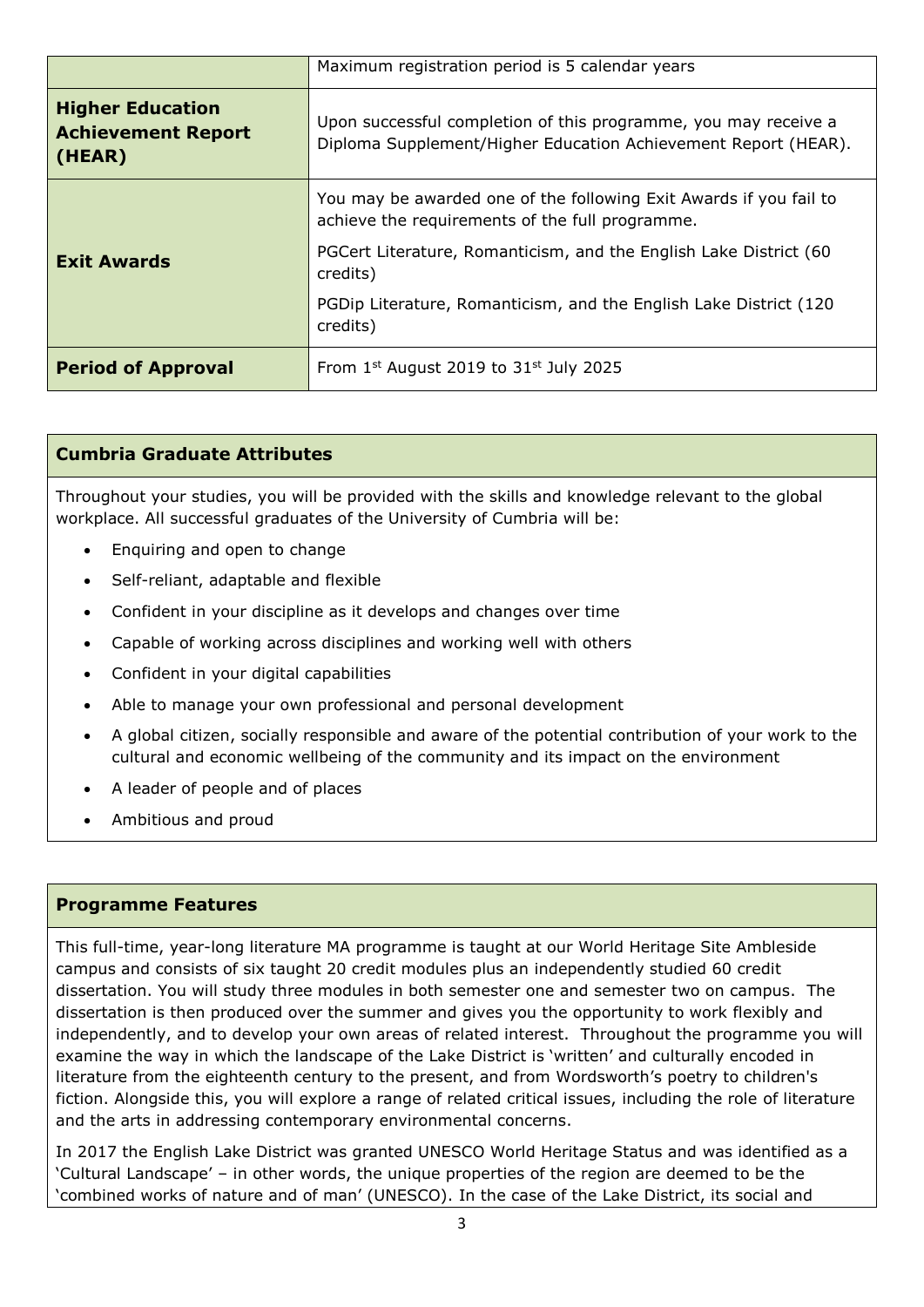economic development has been shaped in significant ways by the impact of literary tourism and by the ideas of place which were promoted and developed by a group of writers in the late  $18<sup>th</sup>$  and early 19thC. The Lake District therefore represents a unique location in which to explore concerns which have come to increasingly dominate the study of English Literature over the past two decades, relating to the way in literature is informed by but also informs how we perceive and respond to landscape and the environment. Questions regarding humanity's relationship with nature and the way in which literature can make us think and feel about the natural world, have been given a more pressing urgency by the various environmental crises of the 21<sup>st</sup> century and by emerging concepts such as the Anthropocene (the idea that we are living within an epoch marked by significant human impact on the Earth's ecosystems). Issues relating to environment and sustainability are not only matters of wider global significance at the present time but are also key portfolio themes for the University of Cumbria, which draw closely on staff research and expertise.

In the first semester you will spend some time studying the work of William Wordsworth, the central Romantic poet of the Lakes, who has been perceived as a founding father of ideas which underpin modern ecological thought. In Wordsworth's poetry and prose, inspired more than two centuries ago by the landscape of the Lakes, he asks important philosophical questions about man's relationship with the natural world. In the programme we return to the debates and ideas about nature which are explored in his writing and build on this foundation to go on to explore a range of writers from diverse cultural backgrounds who have since gone on to engage with and seek inspiration from the Lake District, Cumbria, and the natural environment more broadly within their own work. Through this body of writing we address a number of central questions relevant to a range of contemporary philosophical, ethical, and social concerns including the role of literature in responding to these issues and shaping the evolving Cultural Landscapes of the future.

This taught MA offers a truly unique opportunity to study a rich body of literature within a landscape which has been a source of inspiration to generations of poets and writers, at the University of Cumbria's Ambleside campus in the heart of the Lake District National Park. Ambleside itself is surrounded by spectacular scenery and the campus affords stunning views of this inspirational territory. Not only are you able to explore the relationship between the creative imagination and place in an unusually dynamic and experiential way – e.g. by fieldtrips to specific locations and by exploring material held within the Wordsworth Trust's internationally important manuscript and rare book archive – but you will have the opportuntiy to work closely with partner organisations within the heritage and tourism sector and explore the ongoing ways in which literature continues to shape and direct the work of this sector. In your second semester, you experience the work of a literary heritage site in the region (e.g. Brantwood, the Wordsworth Trust, Hill Top) and you will develop a 'real-world' project arising from that work-based learning in order to explore the interface between university and subsequent employment opportunities. The MA also functions as a platform for those wishing to go on to study at doctoral level.

#### **Aims of the Programme**

The overall aims of the Programme are:

- 1. To deepen and extend knowledge and understanding of literature and other modes of cultural representation, through a detailed consideration of a range of texts which respond to a particular geographical and environmental context;
- 2. To develop advanced critical understanding of the interface between human culture and the environment, and especially the ways in which literary and other cultural texts both respond to, and help shape attitudes to place;
- 3. To encourage confident experimentation in, and sophisticated understanding of, critical theories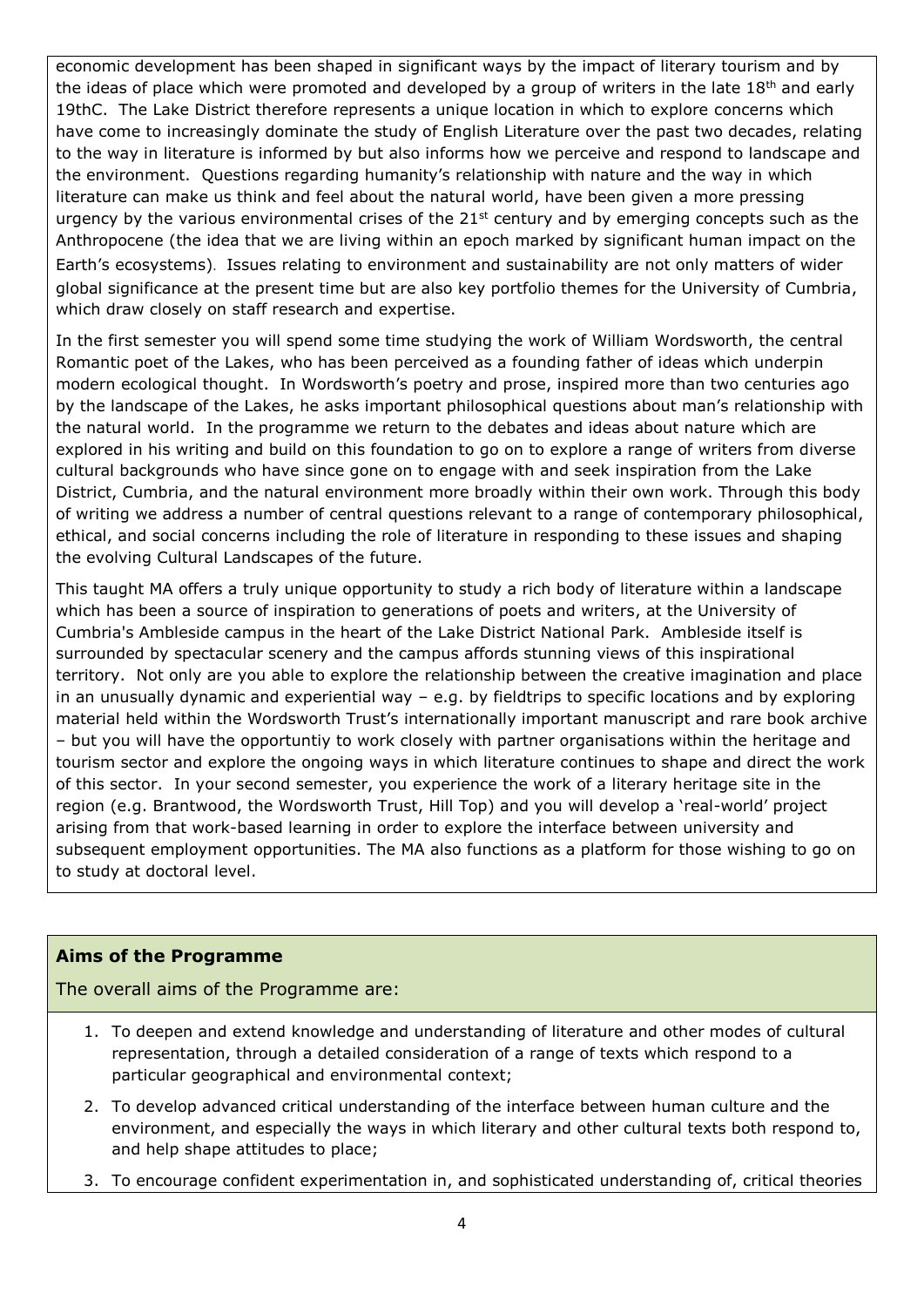and scholarly debates, especially those underpinning representations of landscape and the natural world in language and culture (e.g. ecocriticism);

- 4. To encourage independent scholarship in the field of literary and cultural studies, with work presented in a coherent, reflective and sophisticated manner;
- 5. To develop advanced subject specific and transferable skills, including high-order conceptual, literacy, communication, and research skills of value in graduate employment or for those planning to progress into doctoral research.

# **Level Descriptors**

Level Descriptors describe in general terms the expected outcomes you will achieve at each level of study as you progress through your programmes. They describe the relative demand, complexity, depth of learning and learner autonomy associated with a particular level of learning and achievement. The University's Level Descriptors are aligned to the national [Framework for Higher Education](http://www.qaa.ac.uk/en/Publications/Documents/qualifications-frameworks.pdf)  [Qualifications](http://www.qaa.ac.uk/en/Publications/Documents/qualifications-frameworks.pdf) (FHEQ) and are a key mechanism for ensuring the academic standards of the University's provision.

At Level 7 (Usually Master's level), you will be able to demonstrate that you have the ability:

- To display a systematic understanding of knowledge, and a critical awareness of current problems and/or new insights, much of which is at, or informed by, the forefront of your academic discipline, field of study or area of professional practice.
- Employ advanced subject-specific and cognitive skills to enable decision-making in complex and unpredictable situations.
- Generate new ideas and support the achievement of desired outcomes
- Accept accountability for decision making including the use of supervision
- Analyse complex concepts and professional situations by means of synthesis of personal and work place reflection and data drawn from scholarship and research in the field.

#### **Programme Outcomes – Knowledge and Understanding**

The programme provides opportunities for you to develop and demonstrate the following:

#### **After 60 credits of study (PGCert) you will be able to demonstrate:**

K1. Detailed knowledge of a number of authors and texts from different historical periods;

- K2. Understanding of the impact of geographical location on specific literary texts;
- K3. Critical understanding of the role of culture in reflecting and shaping the way we experience place;

K4. Awareness of critical and theoretical issues underpinning representations of landscape and the natural world in language and culture (e.g. ecocritical traditions).

#### **After 120 credits of study (PGDip) you will be able to demonstrate [in addition to K1-4]:**

K5. A scholarly appreciation of a range of different modes of literary discourse, including canonical and non-canonical material;

K6. Understanding of the multi-faceted nature of literary representation and its complex relationship to other disciplines and forms of knowledge;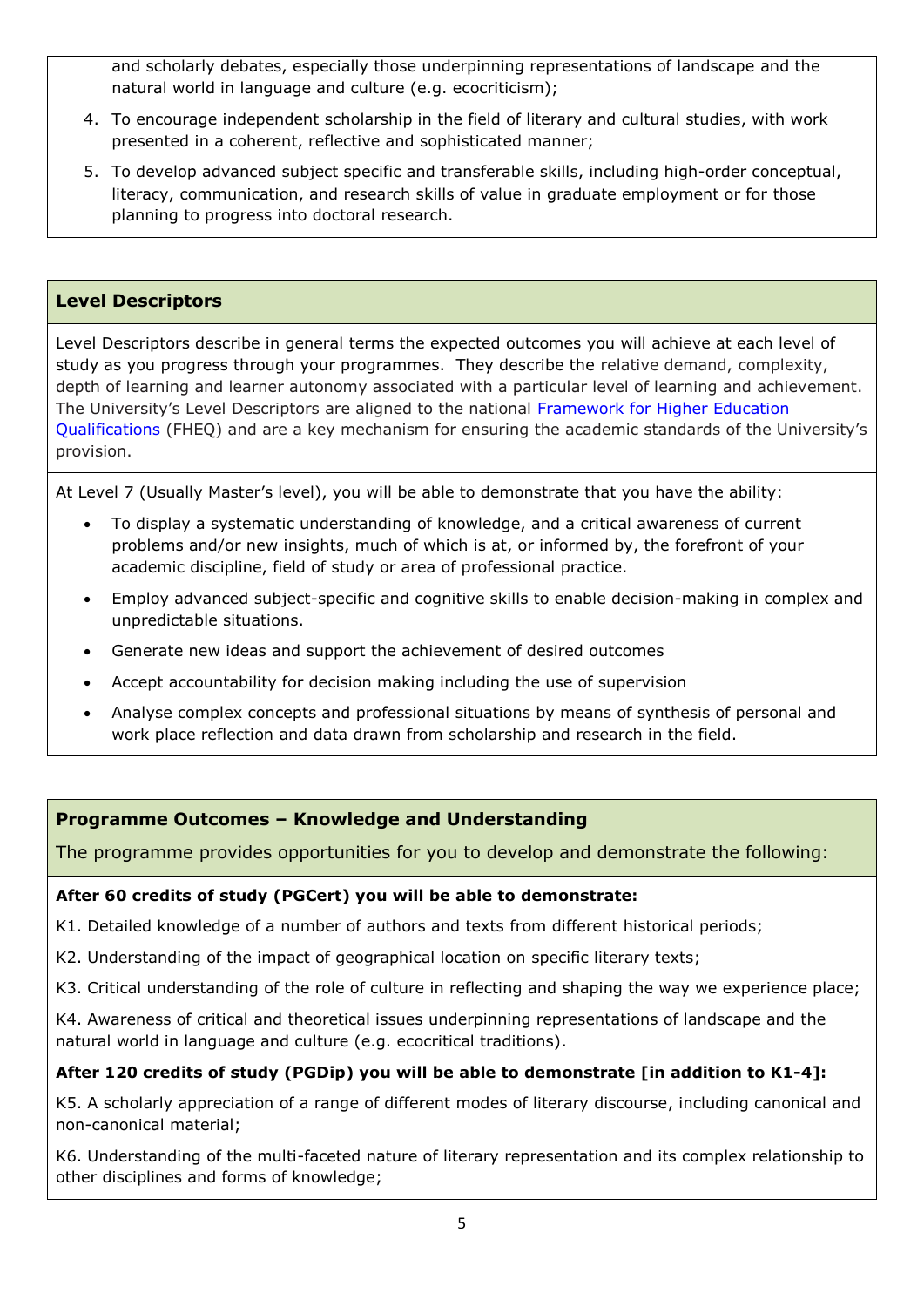K7. Knowledge and understanding of the work of the Cultural Heritage sector.

# **After 180 credits of study (MA) you will be able to demonstrate [in addition to K1-7]:**

K8. Sensitivity to and critical understanding of a wide range of literary styles, genres, and conventions;

K9. Understanding of the historic and ongoing role played by literature in terms of the ideological, economic, and social conditions of a specific region;

K10. A mastery of a complex and specialised area of knowledge and a critical awareness of issues at the forefront of the area of study.

# **Programme Outcomes – Skills and other Attributes (including Employability Skills)**

The programme provides opportunities for you to develop and demonstrate the following:

## **After 60 credits of study (PGCert) you will be able to demonstrate:**

S1. An ability to analyse tasks and identify objectives and relevant information sources effectively;

- S2. Self-direction and independent time management in tackling and solving problems;
- S3. Advanced verbal and written articulacy in communication;
- S4. The capacity to work productively and effectively with peers as part of a group or team;

S5. Skills in seeking and retrieving information from a variety of sources (e.g. library, journals, electronic sources) and in critically evaluating its significance;

S6. Appropriate bibliographic skills, including accurate citation of sources and consistent use of conventions in the presentation of scholarly work.

#### **After 120 credits of study (PGDip) you will be able to demonstrate [in addition to S1-6]:**

S7. An ability to adapt and transfer critical and communication skills to a work environment;

S8. Skills in working with and in relation to others in a professional way, through the presentation of ideas and information and the collective negotiation of solutions;

S9. Advanced IT skills working with web-based technology, film, and/or multimedia.

# **After 180 credits of study (MA) you will be able to demonstrate [in addition to S1-9]:**

S10. The ability to effectively manage substantial quantities of complex information of diverse kinds in a structured and systematic way;

S11. A capacity to deal with complex issues both systematically and creatively and communicate your conclusions clearly;

S12. An ability to formulate research questions and employ appropriate methods to explore these questions.

# **External and Internal Reference Points**

The following Subject Benchmark Statements and other external and internal reference points have been used to inform the Programme Outcomes:

There are no Master's level QAA benchmark statements for English but the programme is informed by the QAA Subject Benchmark Statement for the honours degree in English, February 2015.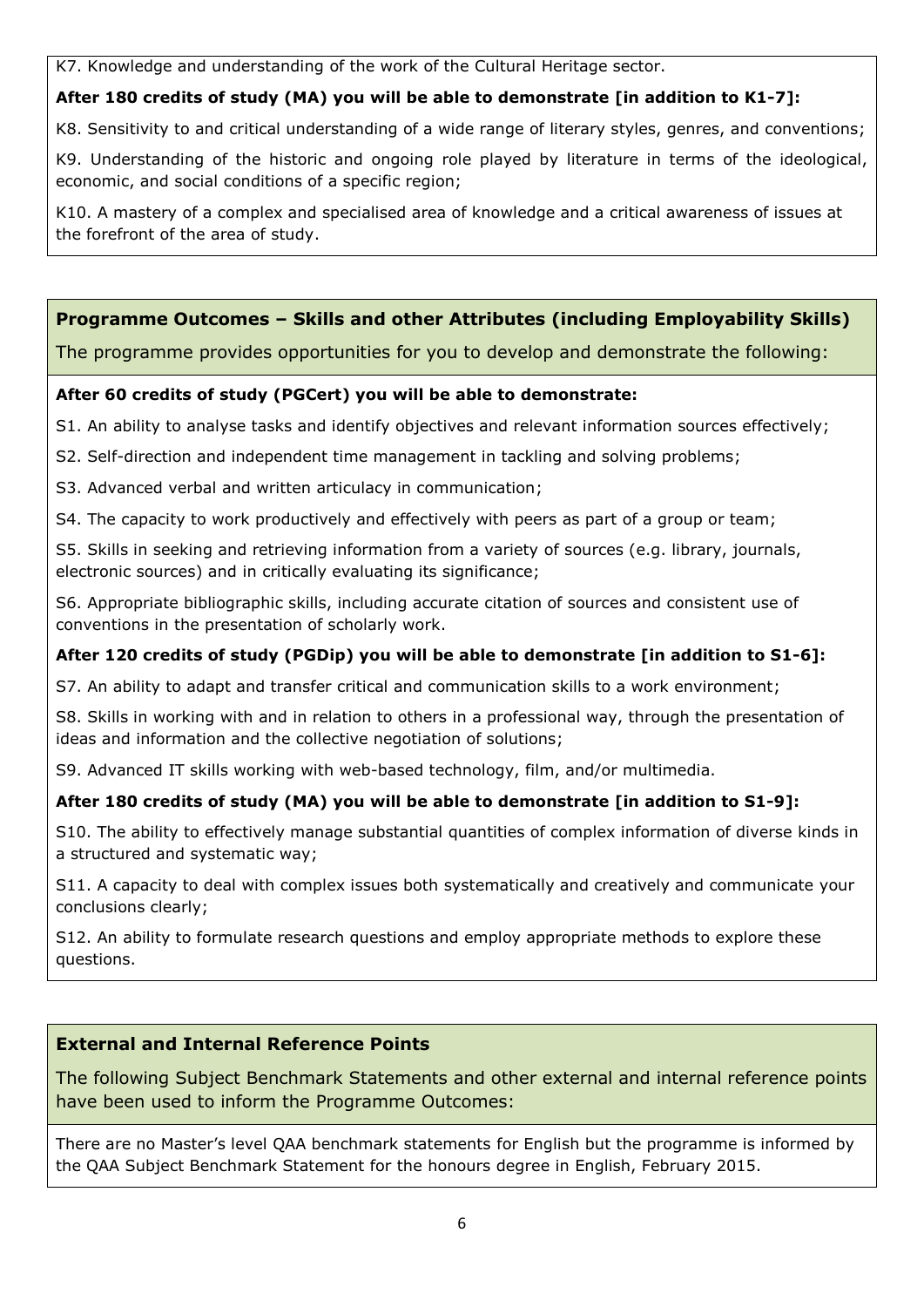The programme is also informed by the following Internal Reference Points:

- [UoC Vision, Mission and Values](https://www.cumbria.ac.uk/about/organisation/mission-vision-and-values/)
- [UoC Corporate Strategy](../../../../../../../../../../../../CL/CorporateLibrary/•%09https:/www.cumbria.ac.uk/media/university-of-cumbria-website/content-assets/public/vco/documents/communications/publications/CorporateStrategy2015-18.pdf)
- [UoC Strategic Plan](https://www.cumbria.ac.uk/about/publications/strategic-plan/)
- [UoC Learning, Teaching and Assessment Strategy](https://www.cumbria.ac.uk/media/university-of-cumbria-website/content-assets/public/aqs/documents/LearningTeachingAssessmentStrategy.pdf)
- [UoC Academic Regulations and Academic Procedures and Processes](https://www.cumbria.ac.uk/about/organisation/professional-services/academic-quality-and-development/academic-regulations/)

# **Graduate Prospects**

The course can enhance prospects in a range of careers that demand high-level analytical and interpretative skills as well as advanced skills in written and oral communication. Specific career pathways might include work in publishing, media, or the creative and cultural heritage industries; the course can also support students wishing to go on to study at MPhil/PhD level. Similar programmes report destinations such as public and private sector careers in research, book and publishing industries, work within the environmental sector and green industry (advocacy, charities, education, ecotourism and planning), heritage and tourism sector, and the creative industries (HESA data).

# **Learning, Teaching and Assessment Strategies employed to enable the Programme Outcomes to be Achieved and Demonstrated**

As a student at the University of Cumbria, you are part of an inclusive learning community that recognises diversity. You will have opportunities to learn by interacting with others in a collegiate, facilitative and dynamic learning environment. Teaching, assessment and student support will allow equal and equitable opportunities for you to optimise your potential and develop autonomy.

We seek to create a stimulating and innovative community of learning, whether encountered on campus or at a distance, on placement or in the workplace. Facilitated by our expert practitioner staff, you will experience a learning environment that is well equipped, flexible, and stimulating.

# **Learning and Teaching within the Programme**

Modes of delivery within the programme depend ultimately on module content and academic aims, although most learning and teaching within the programme will be conducted through seminars. The latter encompasses informal tutor input, whole and small group discussion, interaction with peers, close textual study, and directed tasks. Across your programme you will, however, experience other teaching modes, including: small group and individual tutorials, workshops, directed study tasks, student led sessions, fieldtrips, specialist sessions (e.g. working with the archive at the Wordsworth Trust; IT workshops), and distance-learning (e.g. Skype tutorials to support work on Dissertation). The variety of learning and teaching methods used within the programme is designed to ensure inclusivity and to support a range of learner types, and at all times we seek to cultivate a nurturing and supportive learning environment.

Within the programme we utilise learning technology to promote your learning and achievement. You will find that all of your modules have a Blackboard site and details of how to access these sites will be provided during the induction period. This is a virtual learning environment (VLE) which allows you to access worksheets, tasks, online resources, primary texts and/or other information in advance of taught sessions. This allows you to manage your learning and your time in a more flexible way.

At postgraduate level there is a significant emphasis on independent study. You will be required to read all of the set texts in advance of taught sessions and will be asked to work on directed tasks and also independently on the material being studied. The learning and teaching methods adopted within the programme are intended to support your development as an independent critical thinker. You will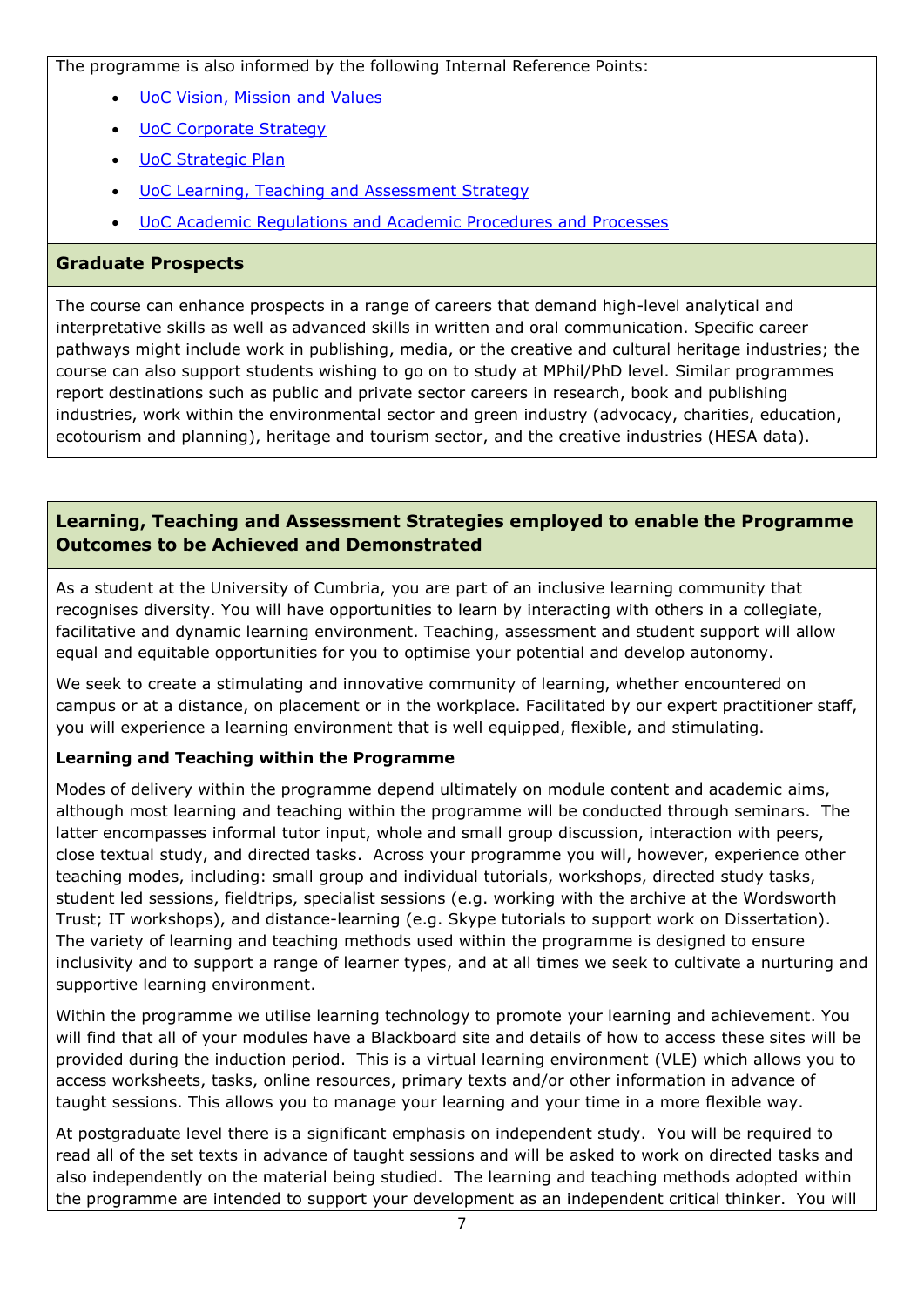be involved in both independent and group work activities and will be expected to make an appropriate contribution in seminar and other contexts.

The curriculum is directly informed by staff research and specialisms and all of your tutors make original contributions to fields of knowledge relating to your studies. In addition, there is input within the programme from external partner organisations, which is designed to both raise awareness of career opportunities and offer experience of work-based learning within the cultural and heritage industries sector.

As the Programme Features section makes clear, while the curriculum responds closely to literature produced in response to a specific region and landscape, the global implications and relevance of the curriculum are made clear throughout as we explore questions around humanity's relationship with nature in relation to environmental crisis and the Anthropocene.

In terms of specialist learning resources a key asset of the programme is our Lake District campus located within a World Heritage site, which allows you to study to Master's level within a beautiful part of England with a rich literary heritage. The programme includes fieldtrips to local sites connected with literature, allowing for unique opportunities for experiential learning. It also provides opportunities to work with the Wordsworth Trust's unique archive of manuscripts and other related material.

As well as our own University library, which holds a good stock of materials relating to this field of study, there are two important specialist libraries within easy reach of the campus:

- The Armitt library is situated on the Ambleside campus itself and holds more than 10,000 books relating to the Lake District and its society including early guide books, works by Lakeland poets, and local authors. The collection also includes over 400 original watercolours by Beatrix Potter and manuscript material relating to important local writers, including John Ruskin.
- The Wordsworth Trust is based in Grasmere and holds a major resource on British Romanticism. While opportunities to work with this resource are included in the programme, the Trust's Jerwood Centre Reading Room is also open to scholars engaged in specific research by prior appointment.

#### **Programme Assessment Strategy**

The programme assessment strategy makes use of a range of assessment methods to enable you to demonstrate the extent to which you have achieved the learning outcomes of individual modules and the programme of study overall, and to encourage your development as an independent and autonomous scholar. The critical essay remains a central mode of assessment in literature but other assessment modes deployed throughout the programme include portfolio exercises (e.g. shorter close readings; annotated poems), the scripting and recording of a documentary-style programme, the production of a leaflet or webpage and project work, as well as the dissertation. A range of assessment modes are used because this enables us to test different aspects of your learning but this also reflects our commitment to engaging with the needs of different learners. The assessment strategy encourages you to plan your time effectively, with some activities involving ongoing and incremental engagement and others lending themselves more to shorter and more focussed periods of work.

Where two assessment items are involved within a given module, there may be some overlap in terms of assessing the module's ILOs where these relate to areas addressed by the overall module content, such as knowledge and understanding of specific literary contexts/periods, but there will also be at least one ILO which is unique to each assignment, thus allowing - for example - for the assessment of a more specific skill/application of knowledge in each element (e.g. specific IT skills, close-reading skills, group working skills).

In the case of all summative assessments you will receive detailed written feedback but there are also opportunities for formative feedback built into the programme via – for example - tutorials to discuss draft material and assessment-focussed workshops. Given the emphasis on providing bespoke formative feedback within the programme, anonymous marking is not possible and instead our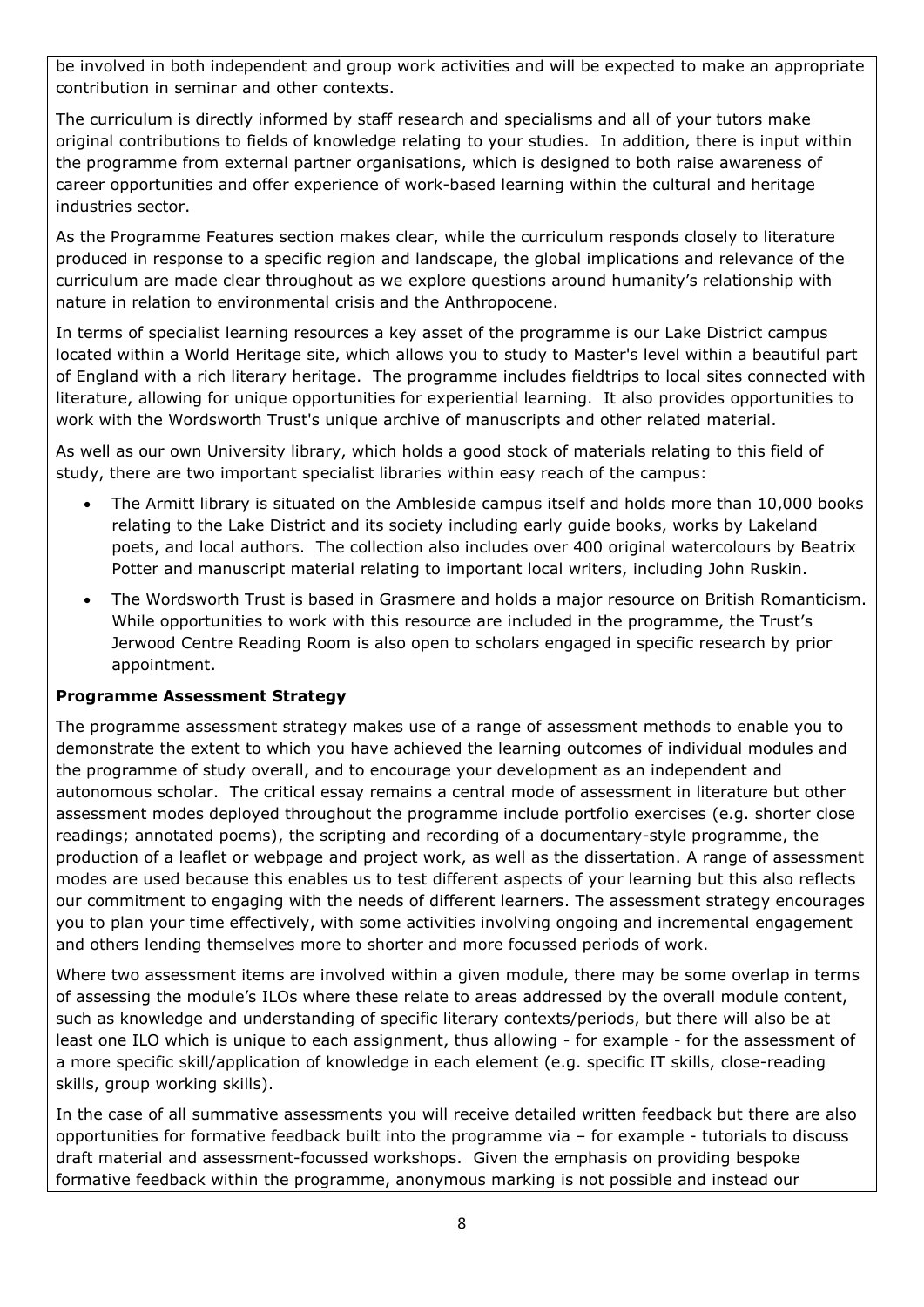emphasis is on producing effective and supportive personal feedback.

The assessment strategy deployed on the programme as a whole ensures that you will have demonstrated a broad range of skills which are relevant to the workplace and thus help to enhance your employability and/or provide a solid base for further study. You will also, however, work with a regional heritage organisation in your second semester and will work towards your design and implementation of a real-world project in which you can showcase and reflect upon the skills you have developed and their application within the heritage sector (though within this you may choose to work on an area which supports your specific career goals e.g. educational, media-related, curatorial).

# **Student Support**

We provide responsive learner support that promotes student success. Our approach to learner support is designed to support achievement and progression, champion inclusivity and accessibility, prepare you for opportunities beyond study, and promote independence and resilience, enabling you to achieve your potential.

As a student of the University of Cumbria, you will be taught by academics and expert practitioners who facilitate learning through structured inquiry. You will be provided with access to high quality academic resources through physical and digital libraries and will be supported to develop skills that enable you to become a critical, reflective, discerning and independent learner and researcher.

# **Induction**

Your studies will commence with a week-long programme of induction activities designed to provide you with essential information about the programme and to support you as you commence your studies, this will include input from the programme leader, from module tutors, and from Student Support staff. Following this first week, ongoing induction support is built into normal timetabled delivery.

International students will be offered bespoke induction during the induction period which will include not only introduction to the University's processes but also support for the transition into UK HE. Following this initial induction period, support will be offered via the support mechanisms available to other students and in particular via the Personal Tutoring system.

High levels of support are offered by the academic programme team throughout the course of your studies and you will be able to contact us directly should you need academic support with your studies.

# **Personal Tutoring**

You will also be allocated a Personal Tutor. Your Personal Tutor will be proactively involved in the delivery of your programme and will have contact with you throughout your time at the University. They will support your learning and development, including through tutorials, Progress Reviews and other support as outlined in the Personal Tutoring Policy.

# **Personal Development Planning**

During your studies we will encourage and support you in engaging with personal development planning (PDP). Such development is intrinsic within the programme learning and assessment process but you will be supported in reflecting on and enhancing personal development via tutorials with your Personal Tutor.

# **Library and Academic Support (based in Information Services)**

Module leaders will collaborate with Library and Academic Advisors to ensure that your reading and resource lists are current and items are available via the library discovery tool OneSearch. In order to maximise access, availability and usefulness, ebooks and electronic journal titles will, in most cases, be prioritised. You can access a wide range of electronic and print content using [OneSearch](http://cumbria-primo.hosted.exlibrisgroup.com/primo_library/libweb/action/search.do?vid=44UOC_VU1) and you can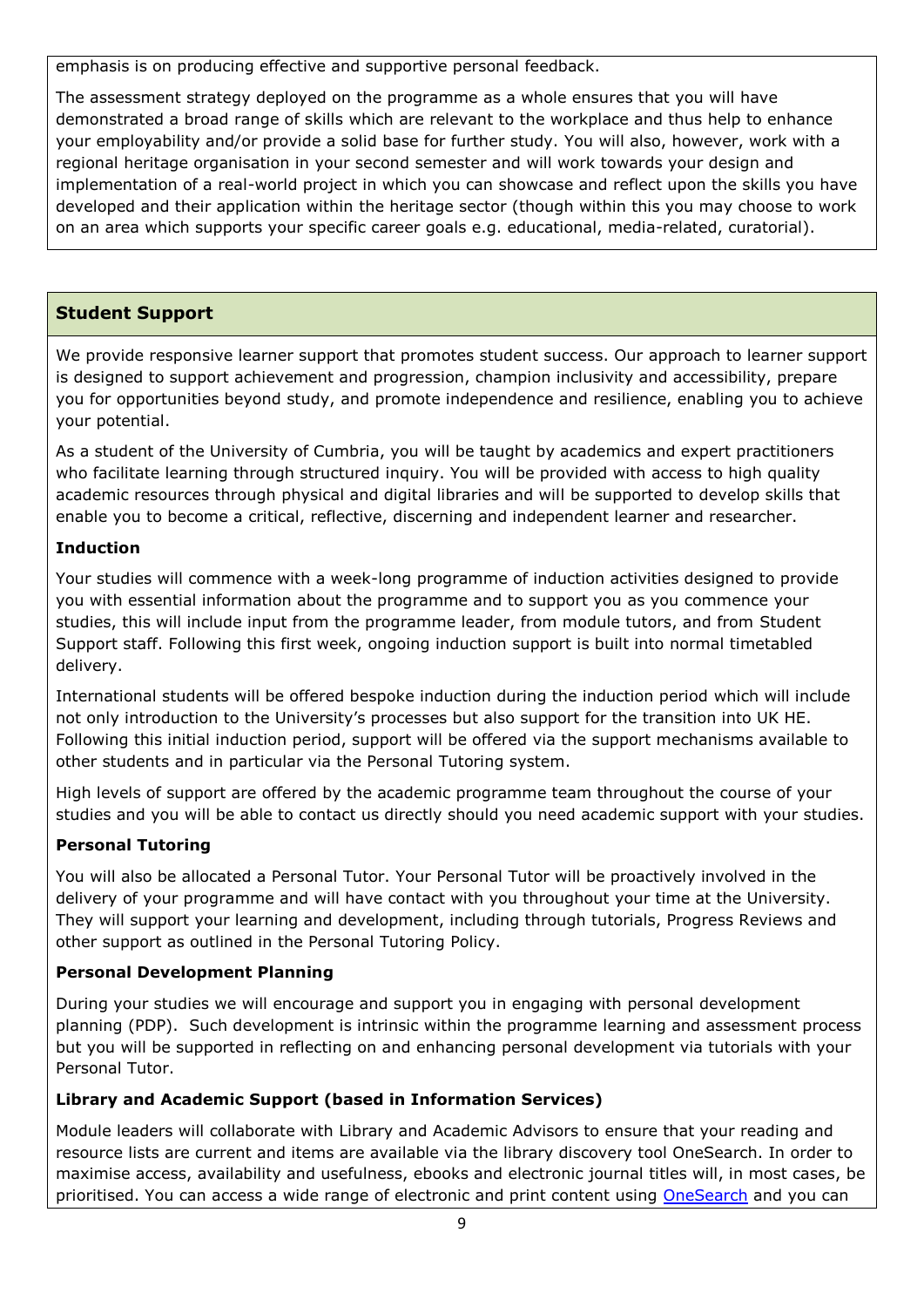find out more about key texts, databases and journals for your subject by accessing the library's [subject resources webpages.](http://my.cumbria.ac.uk/StudentLife/Learning/Resources/Subjects/Home.aspx) Where appropriate, module reading and resource lists will be made available to you electronically using the University's [online reading and resource list system.](https://cumbria.rebuslist.com/)

The **Skills@Cumbria** service can help support your academic skills and success throughout your programme. The service is delivered by a team of professional Library and Academic Advisors. It includes a suite of [online self-help resources](https://my.cumbria.ac.uk/Student-Life/Learning/Skills-Cumbria/) accessible 24/7 via the University's website and Blackboard site. It also provides group and individual advice and guidance accessible through and alongside your course and by different means such as face to face, email or virtual. Visit [skills@cumbria](https://my.cumbria.ac.uk/Student-Life/Learning/Skills-Cumbria/) for more details.

# **IT and Technical Support**

Technology is an invaluable asset when it comes to studying, so it's important you know how to make the most out of the excellent [facilities](https://www.cumbria.ac.uk/student-life/facilities/it-facilities/) we have available. Our aim is to ensure you can access university electronic resources from anywhere or any device, whether on or off campus. The Student [Hub](https://universityofcumbria.mydaycloud.com/dashboard/allsorts) is your one-stop gateway to all university systems, Outlook email, and OneDrive.

Whether you consider yourself a computer expert or you're not confident about your IT skills, we're always around to ensure you get the level of support you need. We have a wealth of information and support available on the [website](https://my.cumbria.ac.uk/Student-Life/it-media/) and have a dedicated IT Service Desk where you can talk to someone by phone or log your question online from anywhere, at any time.

## **Staff and Student Services**

Staff and Student Services offer a wide range of support, including: careers and employability, financial help, counselling, health and wellbeing and support for disabled students and those with specific learning requirements. We know that you want to get the most out of your programme, make the best use of your time and find or continue in the career you always dreamed of. Access university support and facilities easily and quickly via the [website](https://my.cumbria.ac.uk/) and/or via the Student Services guidance tile on the [Student Hub.](https://universityofcumbria.mydaycloud.com/dashboard/allsorts)

In addition to the range of guidance above, you have the opportunity to further develop your personal, academic and professional skills by taking part in a number of initiatives coordinated and delivered by professional services advisers:

# **Preparing for Postgraduate Study**

This free online pre-entry Master's level course is available free of charge through the Open Education Platform powered by Blackboard as is Head Start Plus. It provides a useful insight into the academic requirements of study at postgraduate level and is recommended to students who are about to start their PG qualification.

To access the course simply follow the link to<https://openeducation.blackboard.com/cumbria> and setup a free account with Open Education. Once logged on, select the course free of charge and work through it at your own pace.

#### **Mature Students' Events**

Whether it is a coffee morning, lunchtime gathering or a social event, there are events happening throughout the year to link you up with other mature students who will also be juggling a number of commitments alongside their studies.

#### **Help is at Hand Events**

Keep a look out for these interactive events on campus around October and January. You are encouraged to attend these as they showcase the range of support available here and gives you the opportunity to talk to people from Finance, Accommodation, the Students' Union, the Wellbeing and Disability Team etc.

#### **Career Ahead**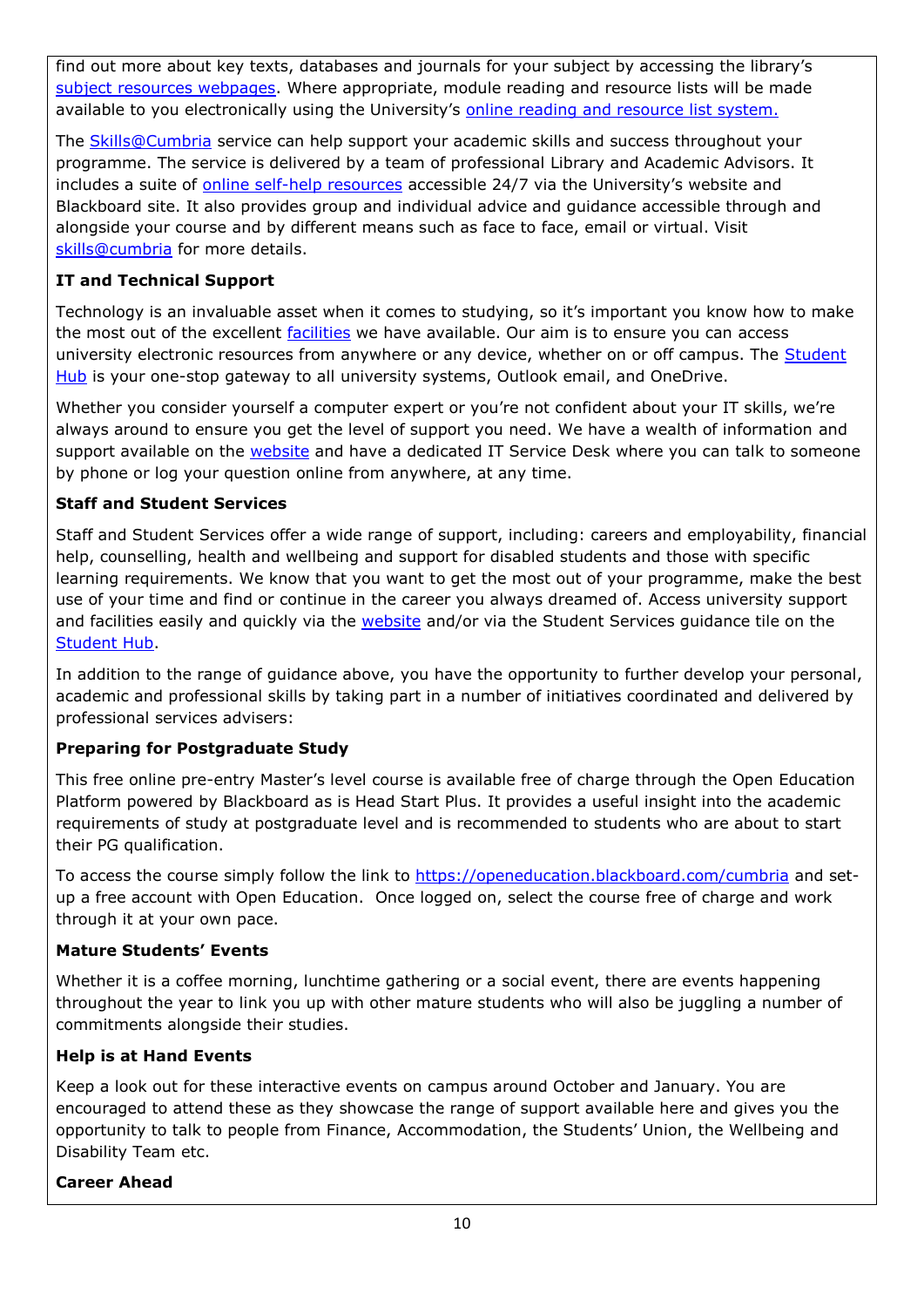Career Ahead is the University's Employability Award, which gives students the opportunity to make their graduate CV stand out. Based on what employers look for in an ideal candidate, this award works with students to identify any gaps in their skill set, reflect on their experiences and develop further skills. The University of Cumbria's employability award is split into three stages: Bronze, Silver and Gold, with a further Career Ahead + Platinum level. Students' engagement in extra curricula activities such as volunteering, part-time work, project and charity work and peer mentoring are recognised within Career Ahead. To find out more or to register, email [careerahead@cumbria.ac.uk.](mailto:careerahead@cumbria.ac.uk)

#### **Programme Structure**

A diagram showing the overall structure and design of the programme is given below:



#### **Summer/Extended Spring Semester**

LRLD7710 Dissertation – 60 credits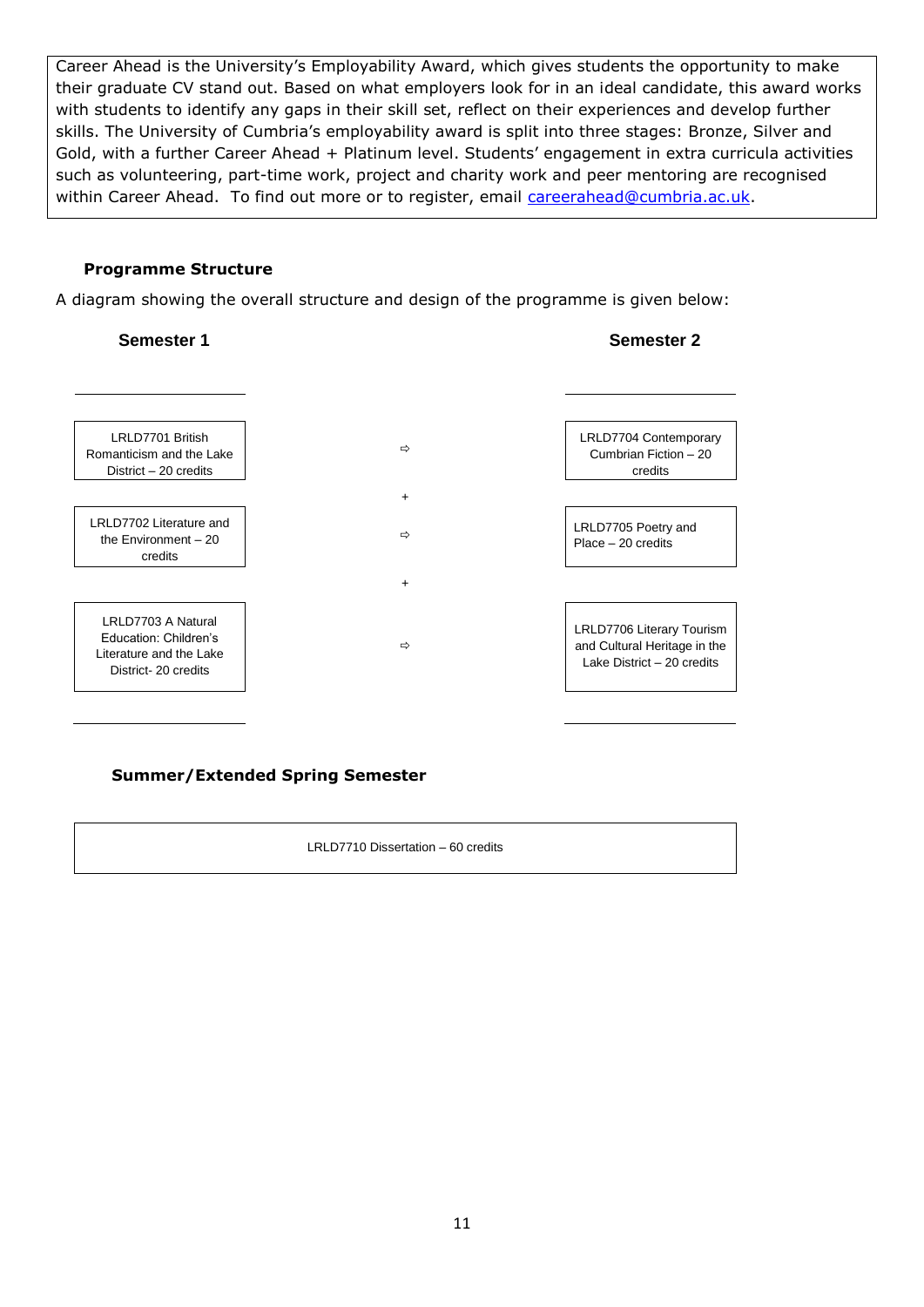| <b>Programme Curriculum Map</b>                                                                                                                                                                        |                       |                                                                       |                |                          |                                       |
|--------------------------------------------------------------------------------------------------------------------------------------------------------------------------------------------------------|-----------------------|-----------------------------------------------------------------------|----------------|--------------------------|---------------------------------------|
| <b>Academic</b><br>Level                                                                                                                                                                               | <b>Module</b><br>Code | <b>Module Title</b>                                                   | <b>Credits</b> | <b>Module</b><br>Status* | <b>Programme Outcomes</b><br>achieved |
| $\overline{7}$                                                                                                                                                                                         | <b>LRLD7701</b>       | British Romanticism and the Lake District                             | 20             | Compulsory               | K1-6 & 8; S1-3, 5-6                   |
| $\overline{7}$                                                                                                                                                                                         | <b>LRLD7702</b>       | Literature and the Environment                                        | 20             | Compulsory               | K1-6 & 8; S1-6 & 9                    |
| $\overline{7}$                                                                                                                                                                                         | <b>LRLD7703</b>       | A Natural Education: Children's Literature and the<br>Lake District   | 20             | Compulsory               | K1-6 & 8; S1-3, 5-6                   |
| $\overline{7}$                                                                                                                                                                                         | <b>LRLD7704</b>       | Contemporary Cumbrian Fiction                                         | 20             | Compulsory               | K1-6 & 8; S1-3, 5-6                   |
| $\overline{7}$                                                                                                                                                                                         | <b>LRLD7705</b>       | Poetry and Place                                                      | 20             | Compulsory               | K1-6 & 8; S1-3, 5-6                   |
| $\overline{7}$                                                                                                                                                                                         | <b>LRLD7706</b>       | Literary Tourism and Cultural Heritage in the Lake<br><b>District</b> | 20             | Compulsory               | K2-4, 6-7 & 9; S1-7, 9-11             |
| $\overline{7}$                                                                                                                                                                                         | <b>LRLD7710</b>       | Dissertation                                                          | 60             | Compulsory               | K1-6 & 8-10; S1-3, 5-6, 10-12         |
| <b>Notes</b>                                                                                                                                                                                           |                       |                                                                       |                |                          |                                       |
| This programme operates in accordance with the University's Academic Regulations and Academic Procedures and Processes<br>A failed student will not be permitted to re-register on the same programme. |                       |                                                                       |                |                          |                                       |

| $\mathsf{I}$ * Key to Module Statuses |                                                                                                                                                                                                                                   |  |
|---------------------------------------|-----------------------------------------------------------------------------------------------------------------------------------------------------------------------------------------------------------------------------------|--|
| <b>Compulsory Modules</b>             | Must be taken although it may possible to condone/compensate as a marginal fail (within the limits set out in the Academic<br>Regulations and provided that all core or pass/fail elements of module assessment have been passed) |  |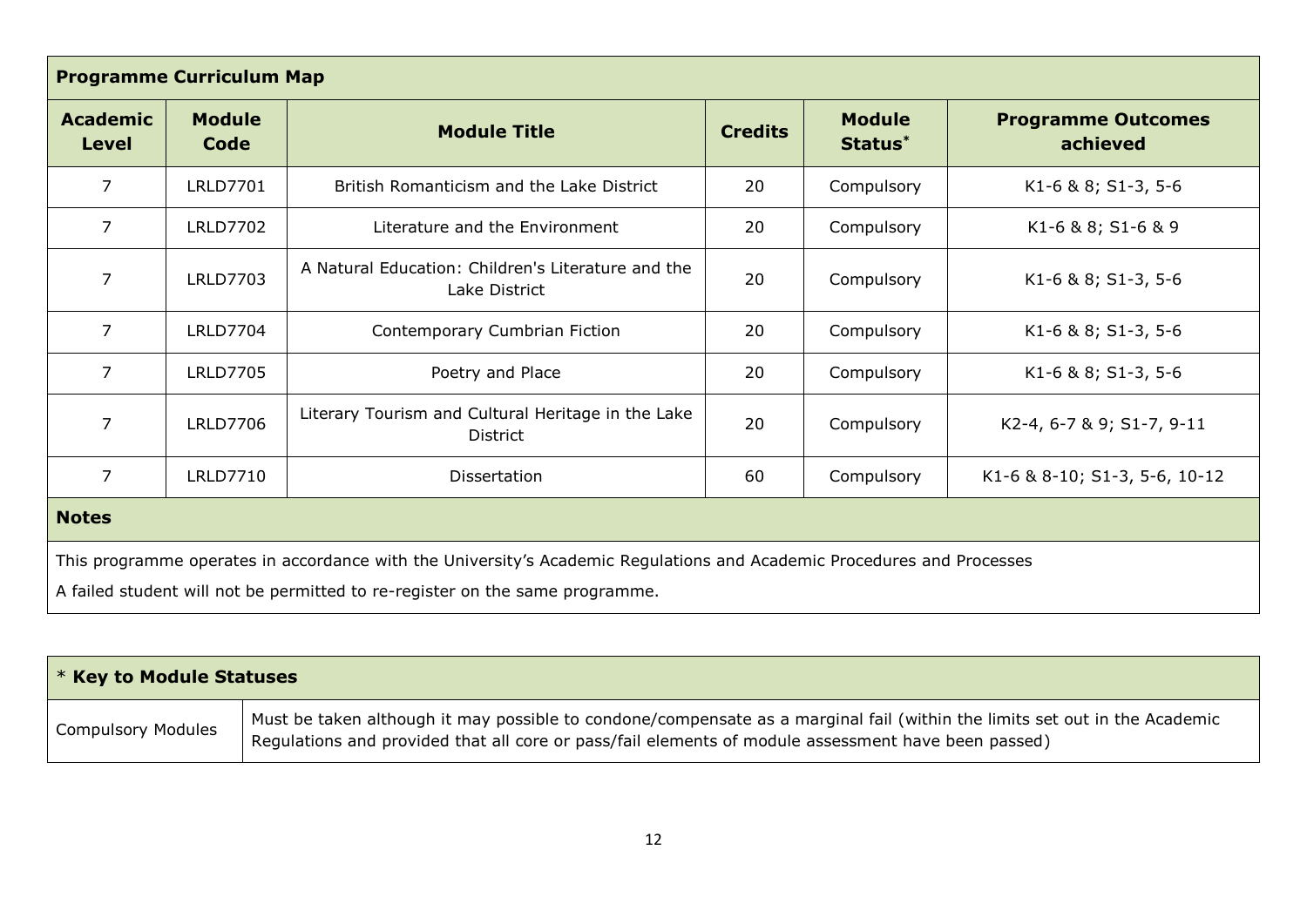| <b>Programme Delivery Structure: Full Time</b>                                                                               |                                                                     |                                                                                                               |                                                                              |                                                            |
|------------------------------------------------------------------------------------------------------------------------------|---------------------------------------------------------------------|---------------------------------------------------------------------------------------------------------------|------------------------------------------------------------------------------|------------------------------------------------------------|
|                                                                                                                              |                                                                     | <b>Delivery Pattern</b>                                                                                       |                                                                              |                                                            |
| <b>Module</b><br>Code                                                                                                        | <b>Module Title</b>                                                 | <b>Autumn Semester /</b><br><b>Spring Semester /</b><br><b>Extended Spring</b><br><b>Semester / Year-Long</b> | <b>Method(s) of Assessment</b>                                               | <b>Approximate</b><br><b>Assessment</b><br><b>Deadline</b> |
| <b>LRLD7701</b>                                                                                                              | British Romanticism and the Lake District                           | Autumn                                                                                                        | 5000 word portfolio                                                          | December                                                   |
| <b>LRLD7702</b>                                                                                                              | Literature and the Environment                                      | Autumn                                                                                                        | 5000 word written assignment                                                 | January                                                    |
| <b>LRLD7703</b>                                                                                                              | A Natural Education: Children's Literature and<br>the Lake District | Autumn                                                                                                        | Group project work                                                           | January                                                    |
| Students exiting at this point with 60 credits would receive a PGCert Literature, Romanticism, and the English Lake District |                                                                     |                                                                                                               |                                                                              |                                                            |
| <b>LRLD7704</b>                                                                                                              | Contemporary Cumbrian Fiction                                       | Spring                                                                                                        | 1000 word set exercise                                                       | Feb-March                                                  |
|                                                                                                                              |                                                                     |                                                                                                               | 4000 word written assignment                                                 | May                                                        |
| <b>LRLD7705</b>                                                                                                              | Poetry and Place                                                    | Spring                                                                                                        | 5000 word Portfolio                                                          | May                                                        |
| <b>LRLD7706</b>                                                                                                              | Literary Tourism and Cultural Heritage in the<br>Lake District      | Spring                                                                                                        | 2000 word equivalent set<br>exercise<br>3000 word equivalent project<br>work | March-April<br>May                                         |
| Students exiting at this point with 120 credits would receive a PGDip Literature, Romanticism, and the English Lake District |                                                                     |                                                                                                               |                                                                              |                                                            |
| <b>LRLD7710</b>                                                                                                              | Dissertation                                                        | <b>Extended Spring Semester</b>                                                                               | 15000 word written<br>assignment                                             | August                                                     |
| Students exiting at this point with 180 credits would receive an MA Literature, Romanticism, and the English Lake District   |                                                                     |                                                                                                               |                                                                              |                                                            |